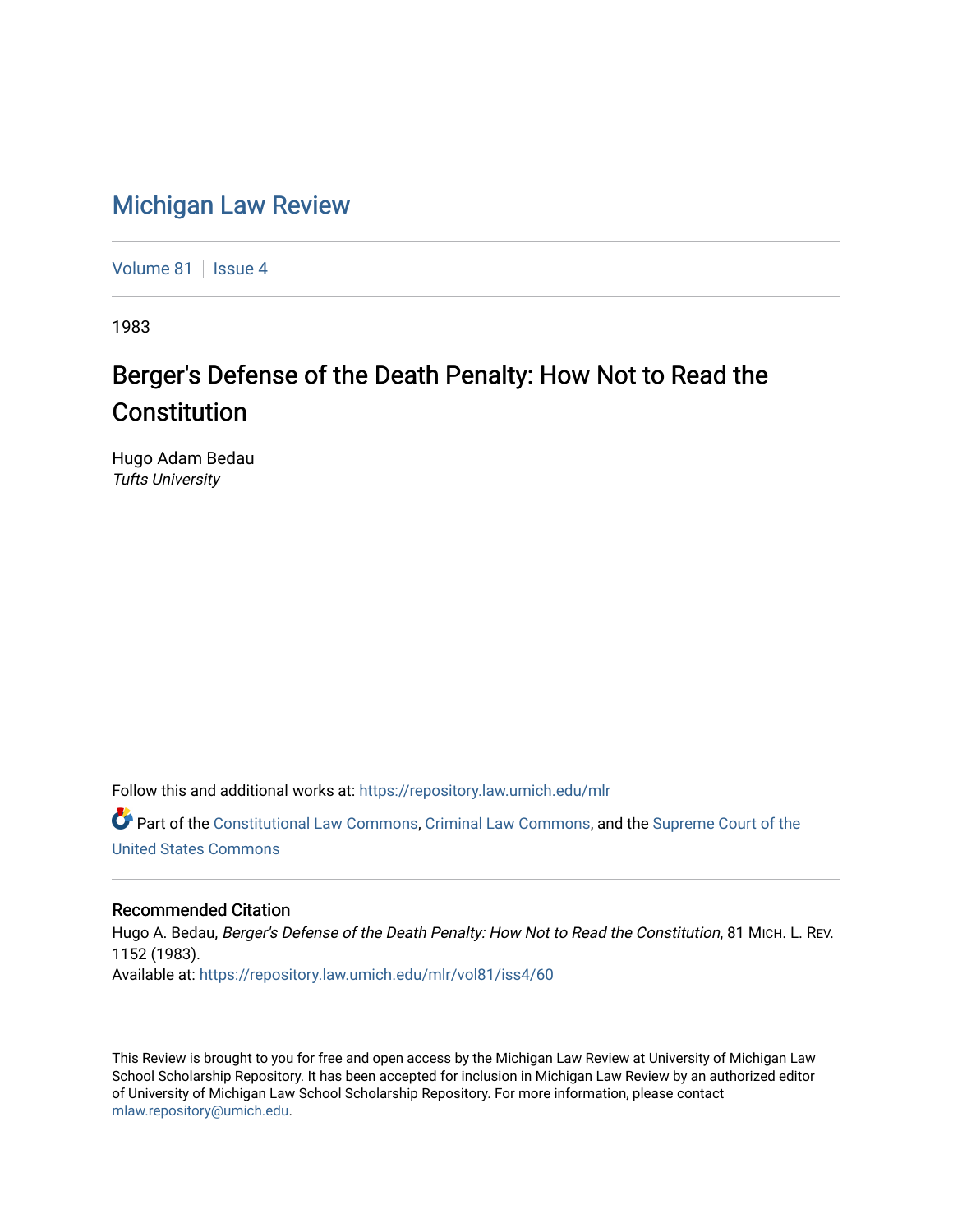### **BERGER'S DEFENSE OF THE DEATH PENALTY: HOW NOT TO READ THE CONSTITUTION**

#### *Hugo Adam Bedau\**

DEATH PENALTIES: THE SUPREME COURT'S OBSTACLE COURSE. By *Raoul Berger.* Cambridge: Harvard University Press, 1982. Pp. x, 242. \$17 .50.

I

For opponents of the death penalty, 1982 was not a vintage year. In November, the people of Massachusetts voted by a three-to-two margin to amend the state constitution in order to permit enactment of a statutory death penalty,<sup>1</sup> thereby overturning the interpretation of the constitution by the state's Supreme Judicial Court, which had earlier ruled that any death penalty was unconstitutional under the state constitution.2 Thus unleashed, the Great and General Court (as the legislature is called) promptly enacted a death penalty bill,<sup>3</sup> and it was as promptly signed into law by the departing Governor as the "legac[y]" to the Commonwealth of which, it was said, he was the "proudest."4 Elsewhere in the nation last year, only two executions actually took place,<sup>5</sup> but each was the first in its jurisdiction in eighteen years<sup>6</sup> and the one in Texas was the first ever to be administered by lethal injection, the latest effort to "humanize" executions.7 Christmas 1982 came and went with a record-breaking number  $-$  well over a thousand  $$ men and women under sentence of death in thirty-two jurisdictions.<sup>8</sup> But bad as 1982 was, 1983 may be worse. A spokesman for the Department of Justice has predicted that in this year and the next, "The United States will witness a spate of executions . . . without parallel in this Nation since the

- 2. *See* Attorney for Suffolk County v. James Watson, 411 N.E.2d 1274, 1275 (Mass. 1980).
- 3. *See* Boston Globe, Dec. 15, 1982, at 1, col. 2 (Northeast ed.).
- 4. Boston Sunday Globe, Jan. 9, 1983, at 1, col. 2 (Northeast ed.).

*5.* In Virginia, on Aug. 10, 1982, and in Texas, on Dec. 7, 1982. *See* **N.Y.** Times, Aug. 11, 1982, at Al, col. 1; N.Y. Times, Dec. 8, 1982, at A28, col. 3.

6. The last previous executions in Virginia and in Texas were in 1964. *See* BUREAU OF PRISONS, U.S. DEPT. OF JUSTICE, PUB. No. 46, CAPITAL PUNISHMENT 1930-70, at 10-11 (1971).

7. *See A More "Palatable" Way of Killing,* TIME, Dec. 20, 1982, at 28-29; **N.Y.** Times, Dec. 8, 1982, at A28, col. 3.

8. NAACP Legal Defense and Educational Fund, Inc., DEATH Row U.S.A., Dec. 20, 1982, at 1, reported 1,137 persons (including 13 women) under death sentence as of that date.

<sup>\*</sup> Professor of Philosophy, Tufts University. - Ed.

l. *See* Boston Globe, Nov. 4, 1982, at 28, col. 4 (Northeast ed.).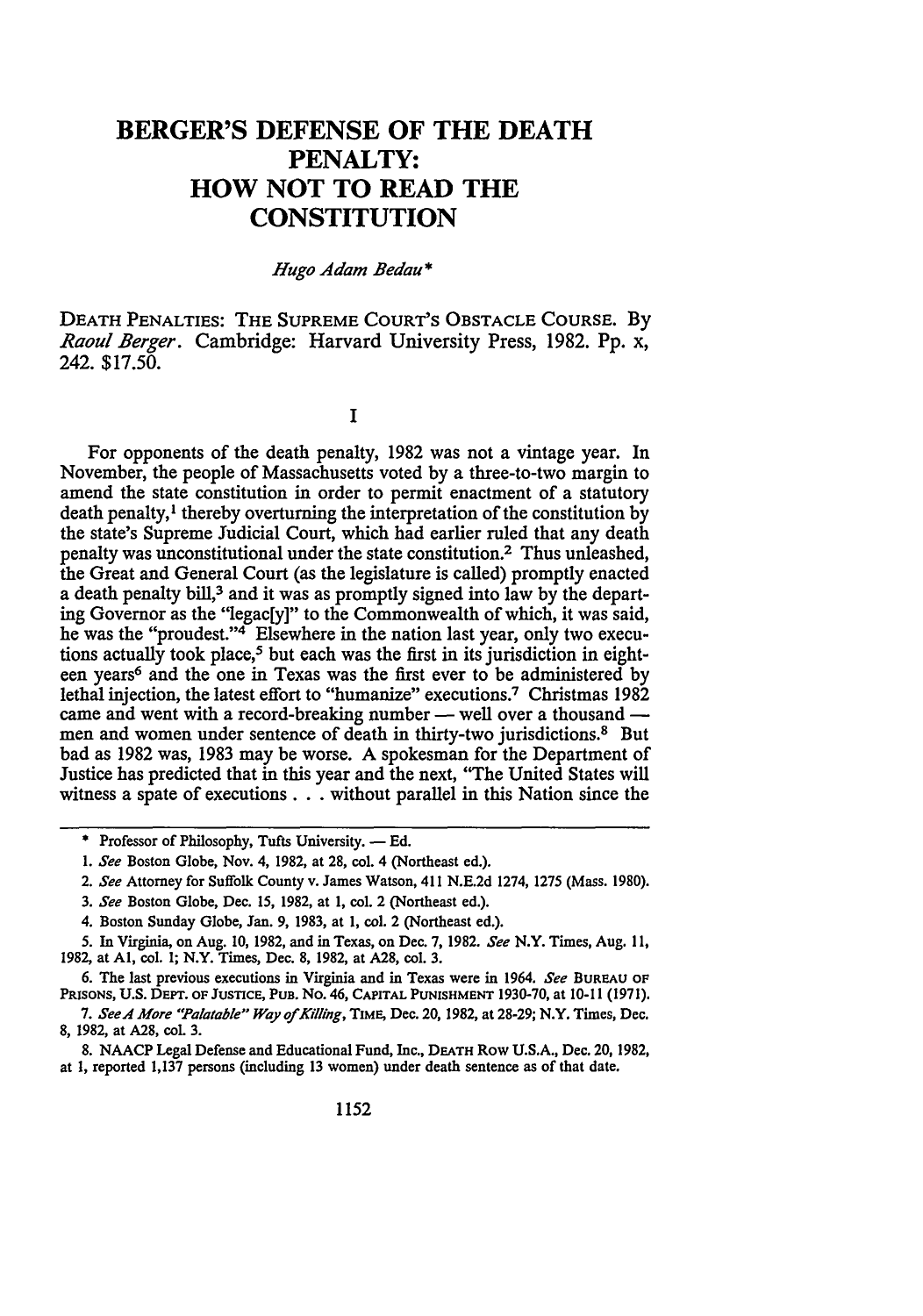depression era [of the 1930s]."<sup>9</sup>

Adding to these woes is *Death Penalties*, by Raoul Berger, and published with the imprimatur of the Harvard University Press. Unlike most constitutional scholars, Berger has a ready-made general audience for his views, owing particularly to the timely publication a decade ago of his study of impeachment.10 In this new book, carefully crafted and vigorously argued, he attempts to establish that the entire line of Supreme Court holdings aimed at reform or repeal of state capital statutes is totally misconceived, the result of an unconstitutional "arrogation of power" (p. 8) by the Court to itself, involving one interpretation of constitutional text after another based on nothing more than "wishful thinking" (p. 43), with bogus rulings brought about by "judicial mid-wifery" (p. 60) that "violates the basic principle cf government by consent of the governed" (p. 66). Although there is little that is new in these conclusions or in the reasoning that leads to them — most can be found in the dissenting opinions in *Furman v*. *Georgia,* 11 and Berger's own hostility to "government by judiciary" has been spelled out at length elsewhere<sup>12</sup> - yet the detail and scope given in this book to that position will add intensity to the controversy. For those unfamiliar with it, a brief summary of how Berger unfolds his argument may be helpful.

Berger's principal thesis is that "[c]ontrol of death penalties and of the sentencing process . . . was left by the Constitution to the States" (p. 9). Hence, "the [Supreme] Court [since 1972] has been acting 'unconstitutionally' ... with respect to death penalties" (p. 155). In the opening two chapters we get evidence for the proposition that the eighth amendment, with its prohibition against "cruel and unusual punishments," was originally understood in such a way that those incorporating this language into the Bill of Rights "did not contemplate interference with State control of death penalties" (p. 28). The history of the "cruel and unusual punishments" clause, in both English and American constitutional history, according to the next two chapters, has hitherto been misunderstood.<sup>13</sup> Properly viewed, it is clear that the intent of the Framers is fully consistent with the death penalty being inflicted today in many ways for any of several crimes. Berger then in effect restates in the present setting the burden of his previous book, *Government* by *Judiciary,* in which he argued that a very narrow

9. BUREAU OF JUSTICE STATISTICS, U.S. DEPT. OF JUSTICE, BULLETIN: DEATH Row PRIS-ONERs-1981, at 1 (1982).

10. R. BERGER, IMPEACHMENT: THE CONSTITUTIONAL PROBLEMS (1973).

11. 408 U.S. 238 (1972) (per curiam); 408 U.S. at 375-405 (Burger, C.J., dissenting); 408 U.S. at 414-65 (Powell, J., dissenting); 408 U.S. at 465-70 (Rehnquist, J., dissenting).

12. R. BERGER, GOVERNMENT BY JUDICIARY: THE TRANSFORMATION OF THE FOUR-TEENTH AMENDMENT (1977).

13. See Granucci, "Nor Cruel and Unusual Punishments Inflicted": The Original Meaning, 57 CALIF. L. REV. 839 (1969). Berger, p. 29, notes that this pioneering study of the eighth amendment was written by an author who, although no more than a ''young [law school] graduate[,]" was erroneously described by Justice Marshall (in Furman v. Georgia, 408 U.S. at 319 n.14) as a "Professor." It is perhaps fair, therefore, to point out that *Death Penalties* was written not by a "retired Harvard Law Professor," *see* Goodman, *Ruling the Supreme Court Out of Order,* Boston Sunday Globe, Dec. 19, 1982, at A46, col. 2, but by the retired Charles Warren Senior Fellow in Legal History at Harvard Law School. Berger is presumably no more responsible for his implied promotion than was Granucci.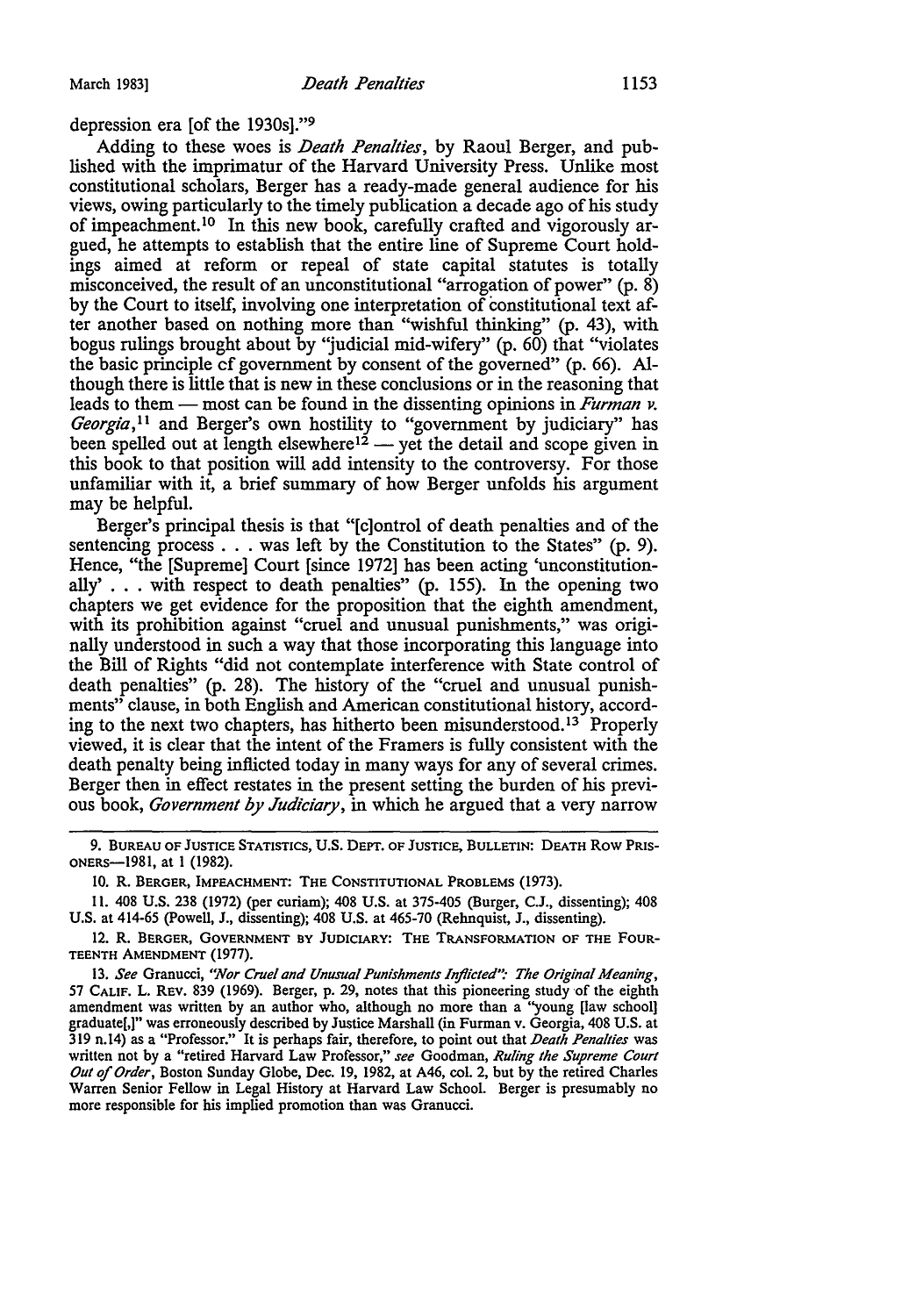role for judicial review is the only one authorized by the written Constitution. This view he sharply contrasts with the increasingly common practice in which the Court disguises its "predilections" as "constitutional mandates" (p. 103), of which the line of death penalty cases is an especially illuminating and (to him) galling example. In contrast to constitutional "activists," who see in the Court a veritable **"Mr.** Fixit" (p. 89), Berger finds no warrant in the written Constitution for any such role and pours scorn on the whole idea. The sixth and longest chapter reviews the Court's eighth amendment death penalty cases, beginning with their background in *Weems v. United States*,<sup>14</sup> and taking the story down to *Lockett v. Ohio*<sup>15</sup> and *Bulinton v. Missouri*.<sup>16</sup> The rulings in these cases "represent a blatant perversion of the 'cruel and unusual punishments' clause that thwarts [the people's] indubitable will" (p. 180), which is to have and to use death penalties as a standard part of the criminal law (p. 58). Thus, these holdings constitute an "obstacle course,"<sup>17</sup> a "judicial gauntlet" (p. 152), through which the people and their elected legislatures cannot emerge unscathed. As a result, federalism, legislative supremacy, state sovereignty over state criminal law, and ultimately self-government have all taken a beating. In the penultimate chapter Berger reviews several remedies (in particular, constitutional amendment and impeachment of Justices)<sup>18</sup> and comes out in favor of a "contraction of judicial jurisdiction" (p. 153) by act of Congress. He ends with a parade to the gallows of all those judicial "activists" against whom the book is aimed,  $19$  their guns spiked, aces trumped, and ears boxed.

There is something of a problem, at least for this reviewer, in properly criticizing this book. It quickly becomes clear that the real subject under discussion is not what the book's title suggests, *viz.,* the death penalty in the United States in its full constitutional setting. Berger's attention to the thousand or so pages of opinions in the decided cases beginning with *Furman* is highly selective and scanty at best. He gives no evidence of having studied any of the briefs, much less all the commentators. He contents himself with little more than perfunctory reference to the great empirical and moral controversies that rage whenever the death penalty is under thorough review. Not for him excursions into the turbid waters of the deterrent effect of criminal penalties or the relative merits of a retributive versus a utilitarian theory of punishment. None of these has *any* relevance to his chosen theme, as he defines it. Rather, the true purpose of this book seems to be to let the death penalty issue serve as a threshing ground from which Berger can extract anew his theory of the Constitution, already well known

18. He nowhere considers the merits of overruling *Furman,* presumably as much out of respect for *stare decisis* (although he never invokes this principle) as out of despair of the Supreme Court ever mending its "activist" ways.

19. "[Paul] Brest and his ilk" p. 194, are singled out for special disfavor. Rarely at issue, however, is the way that "activist" commentators have specifically defended the Supreme Court's attack on the death penalty. The most vigorous and comprehensive such discussion may now be found in D. PANNICK, JUDICIAL REVIEW OF THE DEATH PENALTY (1982); *see*  Bedau, Book Review, - HARV. C.R.-C.L. L. REV - (forthcoming).

<sup>14. 217</sup> U.S. 349 (1910).

<sup>15. 438</sup> U.S. 586 (1978).

<sup>16. 451</sup> U.S. 430 (1981).

<sup>17.</sup> See the book's subtitle.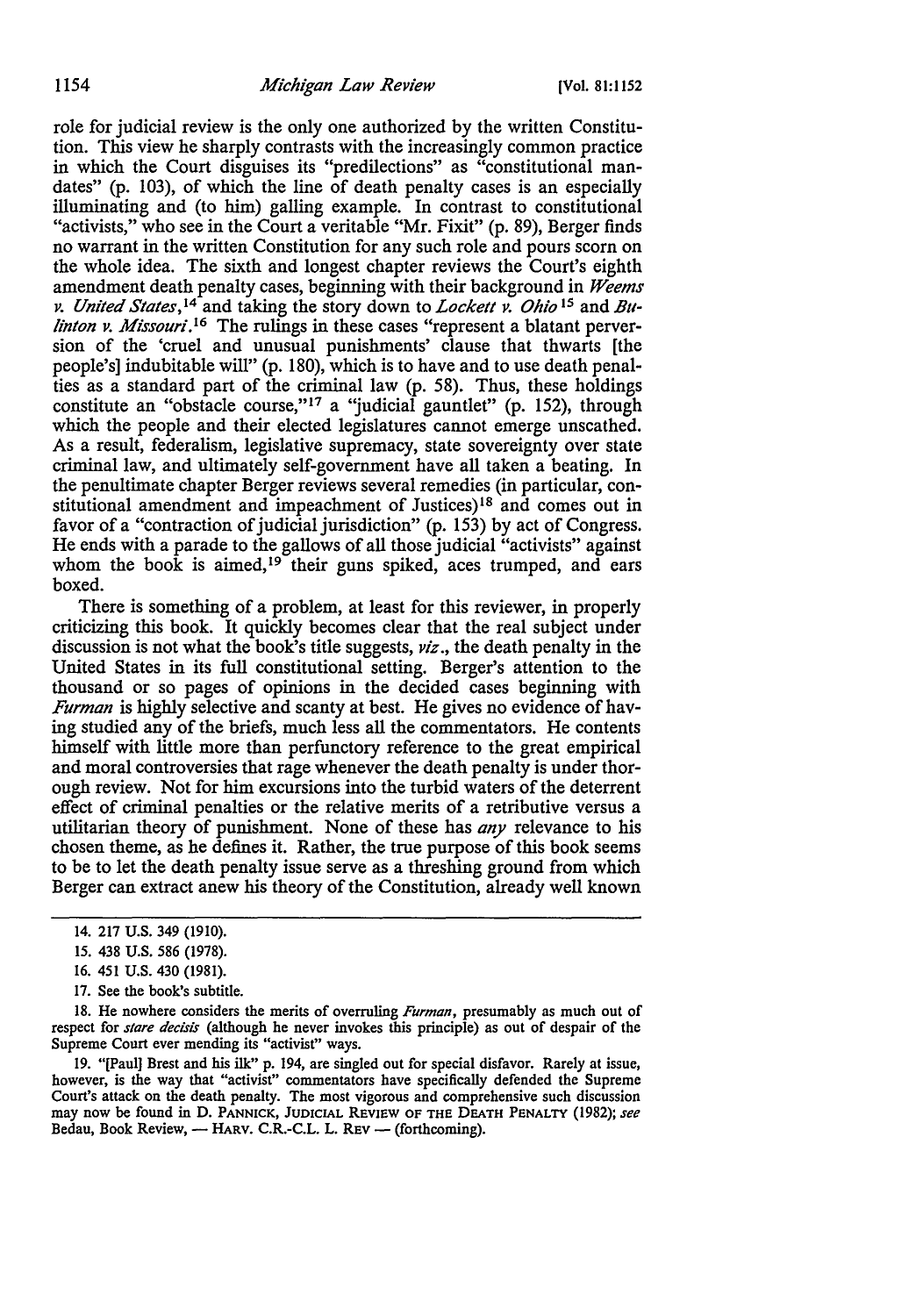to the scholarly community, and argue, as before, that it is the only possible one. In which case, to quarrel with him over any substantive aspects of the death penalty is to verge constantly on the irrelevant, because doing so would misinterpret or misrepresent his true purpose.

I cannot undertake in this space, nor have I the competence to undertake elsewhere, a full-scale theory of judicial review and constitutional interpretation alternative to the one that Berger relies on and defends. Yet in the end nothing else will suffice to put his argument in the proper light for full and final evaluation. I admit to believing that his view of the Supreme Court and of the written Constitution in our nation is deeply wrong. I must trust to others, better equipped than I, who also share this view, to show why he is wrong and why it would be dangerous, even ruinous, if his views were to prevail. What I can and shall do is to draw attention to some of the features of his argument and to one central aspect of his basic theory, which are, in my view, deeply flawed, and which I regard as sufficient reason for caution in accepting other portions of his argument I have neither examined with equal care nor can judge with equal confidence. I shall begin with the less central matters.

II

(1) Berger is selective in his use of primary sources. During the course of his argument, he naturally adverts frequently to *The Federalist Papers,*  for they remain an unrivalled source for constitutional reflections among the "Framers and Ratifiers." One of the most relevant (and hence most cited) is Hamilton's 78th Federalist, in which we find this passage:

The interpretation of the laws is the proper and peculiar province of the courts. A constitution is in fact, and must be regarded by the judges as, a fundamental law. It therefore belongs to them to ascertain its meaning as well as the meaning of any particular act proceeding from the legislative body, and, in case of irreconcilable difference between the two, to prefer the will of the people declared in the constitution to that of the legislature as expressed in statute.20

The passage is interesting because it seems to stake out some room for appellate courts to probe the "meaning" of both constitutional and statutory language, so that if the two are "irreconcilable" the former may prevail over the latter. Could one not argue that this passage thus moves in the hated direction of judicial "activism," provided that a generous though not implausible reading is given to the crucial term "meaning," in this context? I offer this as a possible gloss for further reflection, and not as conclusive of Hamilton's "intention." For a scholar who boasts, as Berger does in another context, that (unlike his "activist" critics or this "indefatigable abolitionist" (p. 49)) he did "not start with a desired result, but sought out the historical facts, and unflinchingly followed where they dictated, whether or not they collided with [his] inclinations" (p. 185 n.15), it is curious that eight times<sup>21</sup> he has recourse to the source containing this passage but nowhere

<sup>20.</sup> *Quoted in* E. CORWIN, THE CONSTITUTION AND WHAT IT MEANS TODAY 142 (12th ed. 21. *See* pp. 11, 49, 74, 79, 86, 123, 134, 164.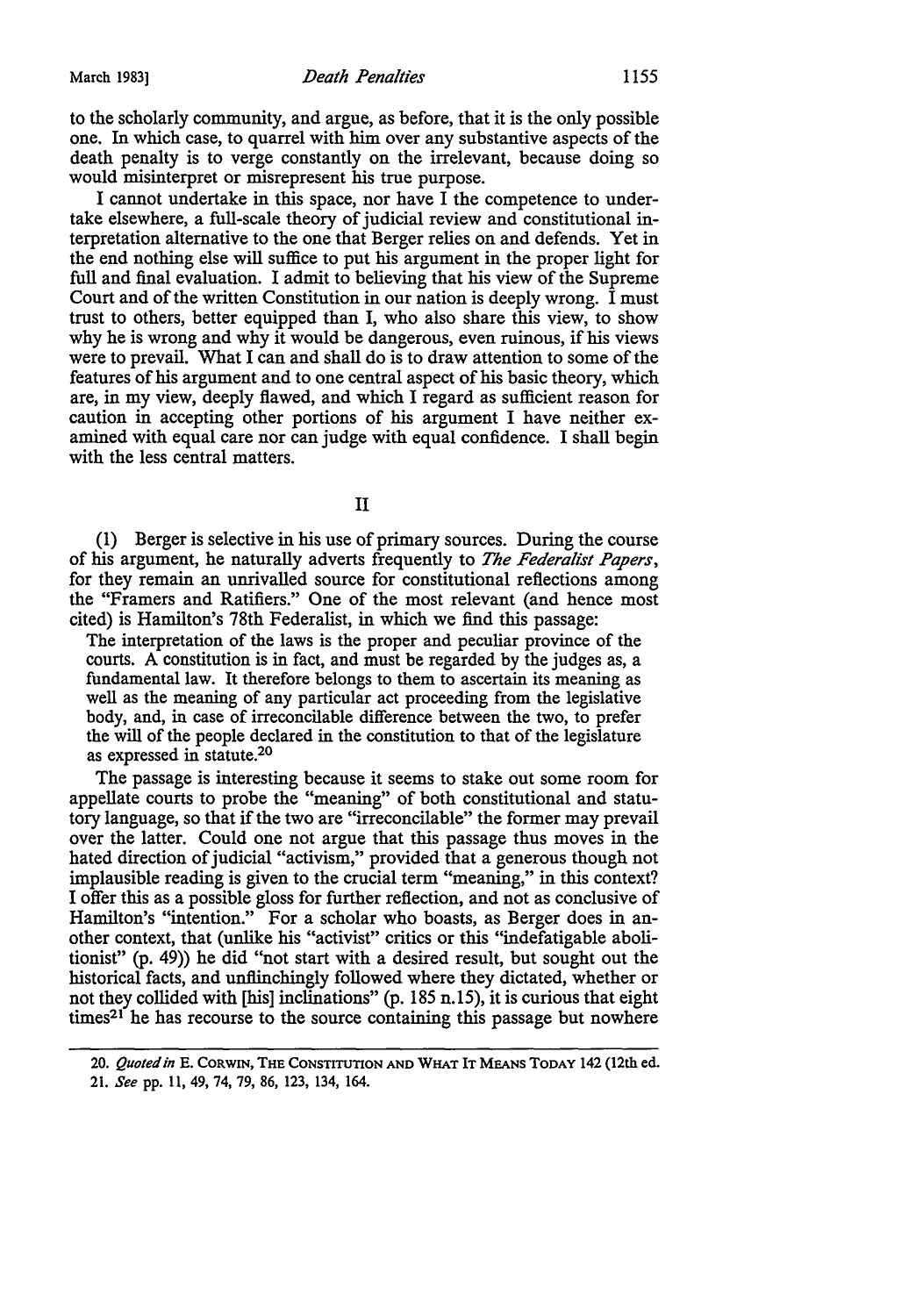bothers to show that he has read and reflected on its possible relevance to his argument. But then, of course, even Homer nods.<sup>22</sup>

(2) Berger's use of historical evidence can be inaccurate or worse. Several pages (pp. 128-42) are ostensibly devoted to showing that "the relative roles of courts and juries" (p. 134) as viewed by the Founders is "antipodal" to that of Justice Brennan as expressed in his dissenting opinion in *Mc-Gautha v. Cal!fornia23* and in his concurring opinion in *Furman* . 24 The unstated thesis in context is whether discretionary jury *sentencing* in capital cases is properly subject to higher review under the Constitution (never mind on what grounds or theory). What do we get from Berger? A litany of encomia from the 1790s attesting to the sacred authority of jury *verdicts.*  But not one of his two dozen or so citations refers to verdicts in *capital*  cases. More to the point, not one of them refers to jury *sentencing,25* much less takes account of the shift in modem times of the characteristically judicial function of sentencing from the judges onto the jury's shoulders. Berger nevertheless ends his discussion with a triumphant shout: "History . . . establishes that discretion in sentencing within statutory prescriptions has been the inviolable jury domain" (p. 139). Perhaps it does. Certainly the evidence Berger assembled to establish this point does not. Instead, what we have is an attempt to spread onto the modem practice of discretionary sentencing by juries in capital cases the same luster the Founders saw in jury verdicts generally. Yet since jury sentencing discretion in capital cases was virtually unknown to them (a point Berger elsewhere finds it useful to stress (pp. 143-147)), what does his evidence in this instance establish as an exercise in historical argument? Little or nothing.

(3) Berger is not above waving the bloody flag. In the course of attacking the decision in *Roberts v. Louisiana,26* in which the Court invalidated a mandatory death penalty for murder of a police officer, Berger intones these sentiments: "As violence in the streets increasingly mounts, policemen who patrol crime-infested areas take their lives in their hands; more and more policemen are killed in the line of duty" (p. 146). Are they? Berger cites no evidence for this empirical assertion, yet his purpose for stating it in the context is to drive home the point that an arrogant Supreme Court exacts a high price in public security by its blatant anti-majoritarian rulings. The evidence on police killings available to him from the *Uniform Crime Reports* for the decade of the 1970s, 27 for example, shows *no increase*  in the rate or number over this period. This is consistent with earlier re-

26. 431 U.S. 633 (1977).

27. FBI UNIFORM CRIME REPORTS 309 (1979), *reprinted in* THE DEATH PENALTY IN AMERICA 45-46 (H. Bedau ed. 3d ed. 1982).

<sup>22.</sup> It should be noted, in fairness, that Berger does believe in the legitimacy of judicial review, but would limit it to unconstitutional usurpations of power by other branches. In GOVERNMENT BY JUDICIARY, he frequently refers to Federalist No. 78, emphasizing the institutional constraints that Hamilton thought limited the court to this narrower mission. *See* R. BERGER, *supra* note 12, at 261, 293, 304, 308, 316.

<sup>23. 402</sup> U.S. 183 (1971).

<sup>24.</sup> It is actually only Brennan's opinion in *McGautha,* 402 U.S. at 257, 267, 274, 286, that comes in for explicit criticism.

<sup>25.</sup> I stress this because Berger is quick to raise his eyebrows when Brennan appealed to a line of *"civil"* cases in arguing for standards in *capital* trials. P. 132.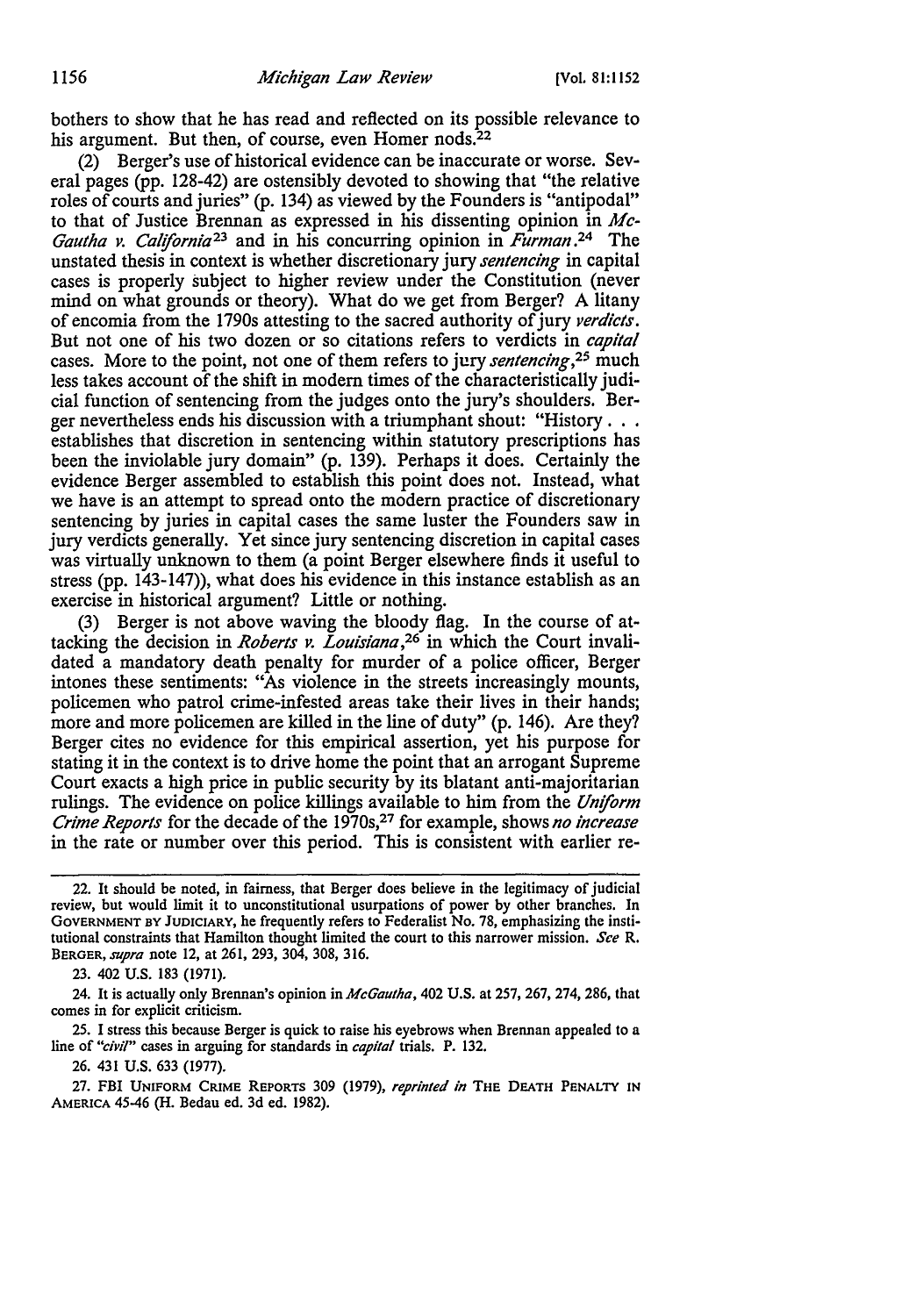search from the 1950s that looked in vain for evidence of an alleged special deterrent effect of the death penalty, yielding greater police safety in death penalty jurisdictions;28 these results have also been confirmed by more recent research.29 So, if *Roberts* denied to the police a protection they need (rather than merely one it is widely believed they need), Berger has given no evidence for it. Instead, he has obliquely bolstered his overall attack on the Supreme Court by the kind of off-the-cuff pronouncement more appropriate to a "Letters to the Editor" column than to the pages of a scholarly treatise.

(4) Berger is willfully indifferent to the relevance of the most obvious facts about the racial impact of the death penalty. More than any other aspect of this book, the author's abrupt and narrow disposal of everything surrounding the history of the administration of the death penalty in our society are revealed in his remarks on this issue, one of the few nontextual aspects of the constitutionality of the death penalty to which he adverts.

Consider how he evaluates *Coker v. Georgia,30* in which the Court ruled against the death penalty for rape. He dismisses it in one paragraph of middling length (pp. 148-149) and later describes it as "a decision that is without constitutional warrant" (p. 173). He pointedly fails to mention that the history of the death penalty for this crime in our nation ( even if not in this case) $31$  shows incontestably that it was used primarily for the punishment of black offenders who raped white victims.<sup>32</sup> He does not consider whether any case could be made for imputing just such an intention to the three *post-Furman* state legislatures that reintroduced (not a mandatory, but) a discretionary death penalty for this crime.<sup>33</sup> Berger is simply not

28. *See* the research by Professor Thorsten Sellin and Donald **R.** Campion, **S.J.,** undertaken in the early 1950's for the Canadian parliamentary committee on the death penalty, *reprinted in* THE DEATH PENALTY IN AMERICA 284-314 (H. Bedau ed. Isl ed. 1964).

29. *See* Cardarelli,An *Analysis* of *Police Killed* by *Criminal Action: 1961-1963,* 59 J. CRIM. L. CRIMINOLOGY & POLICE Sc1. 447 (1968); Bailey, *Capital Punishment and Lethal Assaults against Police,* 19 CRIMINOLOGY 608 (1982).

30. 433 U.S. 584 (1977).

31. The defendant in *Coker* was white. Brief for Petitioners at 56, Coker v. Georgia, 433 U.S. 584 (1977). Even so, the issue of race and rape was raised both by petitioners and by *amici.* Brief for Petitioner at 52-58; Brief *Amici Curiae* for American Civil Liberties Union, at **16-19.** 

32. *See* Wolfgang & Riedel, *Race, Judicial Discretion, and the Death Penalty,* 407 ANNALS 119 (1973). Even the Solicitor General, writing in support of the constitutionality of post-*Furman* discretionary death penalties, agreed that "[t]his is a careful and comprehensive study, and we do not question its conclusion . . . ." Brief for the United States as *Amicus Curiae* at Sa, Gregg v. Georgia, 428 U.S. 153 (1976). The same view is taken by the only scholarly research to cast doubt on the general adequacy of the evidence to establish racial discrimination in the administration of the death penalty. *See* Kleck, *Racial Discrimination in Criminal Sentencing: A Critical Evaluation* of *the Evidence with Additional Evidence on the Death Penalty,* 46 AM. Soc. REV. 783, 788-89 (1981).

33. This is a strong claim, and I cannot undertake here to support it adequately. The evidence of intent to discriminate against blacks in earlier decades is incontrovertible. *See*  notes 31-32, *supra.* The haste with which legislatures, in the wake of *Furman,* reintroduced the death penalty for rape in itself suggests at least an insensitivity to the racially discriminatory results of the death penalty for rape in earlier decades. For a study of what would appear to be typical of such haste, see Ehrhardt & Levinson, *Florida's Legislative Response to* Furman: *An Exercise in Futility,* 64 J. CRIM. L. CRIMINOLOGY & POLICE SCI. IO (1973).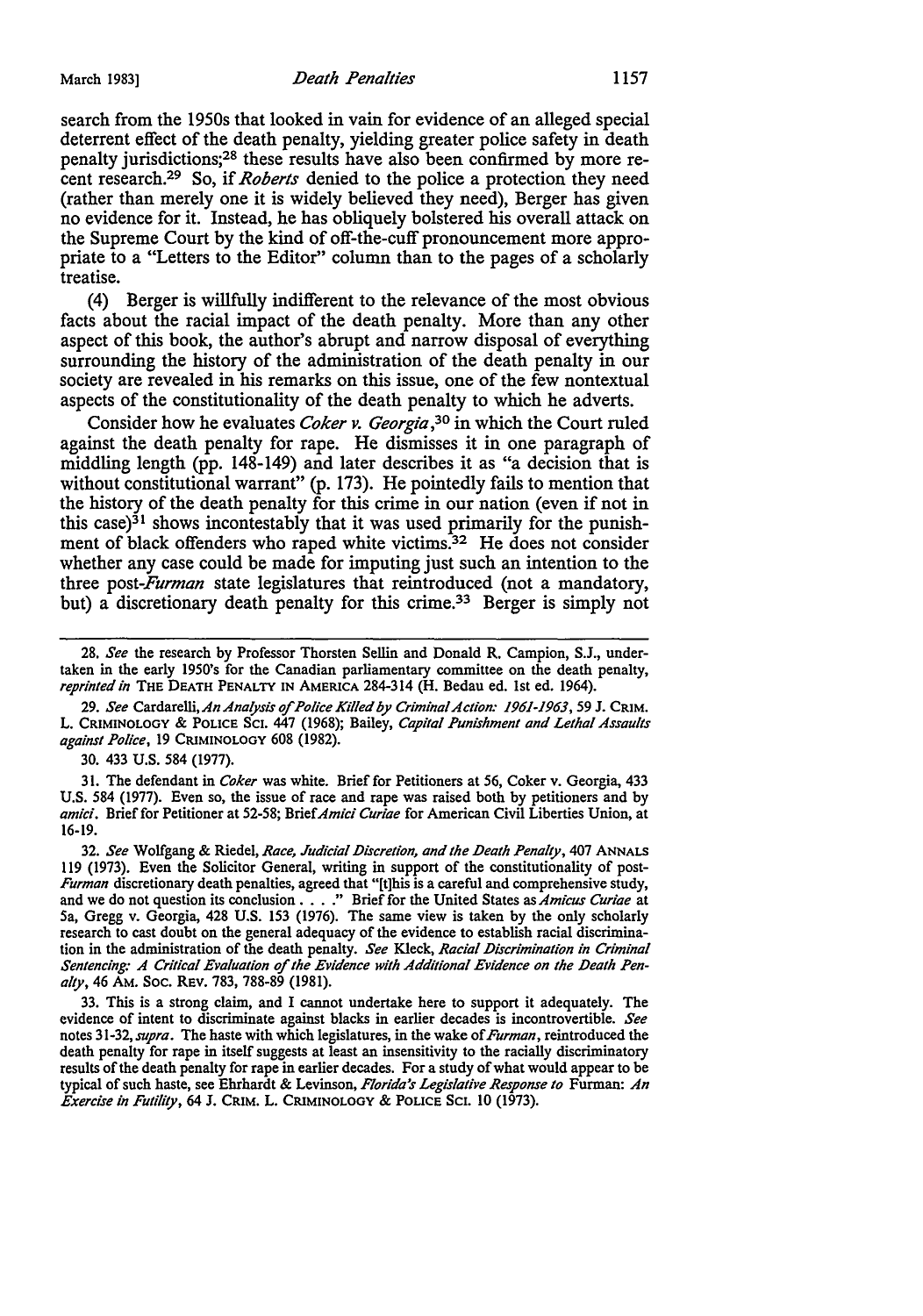interested in any effect of the death penalty for rape; furthermore, he writes as though the reader should not be, either. Is this true? Must the Court take on the role of a ubiquitous "Mr. Fixit" before a racist practice of historic magnitude in state criminal justice can be ruled an unconstitutional violation of individual rights?34 Is there no *law* in this nation that would prohibit a racist state legislature and criminal justice system from practicing and upholding racially-biased prosecutions, trials, and sentences for the crime of rape? Is there no *justice* under law for convicted offenders who would forfeit their lives rather than merely their liberty solely because of their race? Apparently not. Instead, black men are to be sentenced to death, as they were, and executed, as they would have been, during the 1950s, 1960s, and 1970s, under discretionary state capital statutes for rape because no popular majority existed in each of those states to elect legislatures that would overturn such statutes. Of course, there was always the clemency power that could have been exercised by (white) governors in these states to commute all such racially-motivated death sentences. Or the unfairness could have been rectified by having (white) trial juries sentence to death blacks guilty of raping blacks, and whites guilty of raping blacks, given suitable indictments by (white) prosecutors. Berger does not mention these theoretically possible remedies, since they raise no constitutionally interesting questions. Yet anyone who really thinks they were feasible remedies in, say, Georgia or Alabama prior to 1972 has a completely different view of the social and political realities from mine. As for Berger's apparently preferred remedy for the tyranny of majorities, recourse to the ballot box, this was (and perhaps still is) as absurd and unrealistic as the two "remedies" I mentioned above. It is beyond me how anyone could have lived in the United States for the past generation and still believe that the best theory of law and justice under our Constitution and Bill of Rights is one that would have *required* the Supreme Court and the lower federal judiciary to join state legislatures, state courts, and other branches of state and local government in ignoring the racist character of our society and our political and legal institutions that accounts for the salient vulnerability of black males to indictments, convictions, death sentences, and executions for rape. We are not, after all, talking about jobs, education, or pensions, important as they are; we are talking about using the authority of *law* to *ki/1* people.

Elsewhere (pp. 55-58), Berger writes directly on the issue of racial discrimination in capital sentencing for murder. He argues that "[i]t is by no means obvious that [such] discrimination ... amounts to a denial of equal protection" (p. 55), that is, in the constitutionally relevant sense of that phrase. His proof? The "racism ... in the North in 1866" (p. 57) that undercuts any possibility of imputing to the authors of the fourteenth amendment such intentions as would have been required "to save an un-

<sup>34.</sup> Berger does not mention that the death penalty cases began with a dissent in a rape case, Rudolph v. Alabama, 375 U.S. 889 (1963) (three Justices dissenting from denial of certiorari), that the racial aspects of the death penalty for rape reached the Court in Jackson v, Georgia, 225 Ga. 790, 171 S.E.2d 501 (1969), *revd.* ., 408 U.S. 238 (1972), a companion case to *Furman,* and that these data had originally been expected to reach the Court even earlier in an Arkansas rape case which, however, was resolved elsewhere and on other grounds. *See* Maxwell v. Bishop, 398 F.2d 138 (8th Cir. 1968), *vacated,* 398 U.S. 262 (1970) (per curiam) (vacated for defects in jury selection process).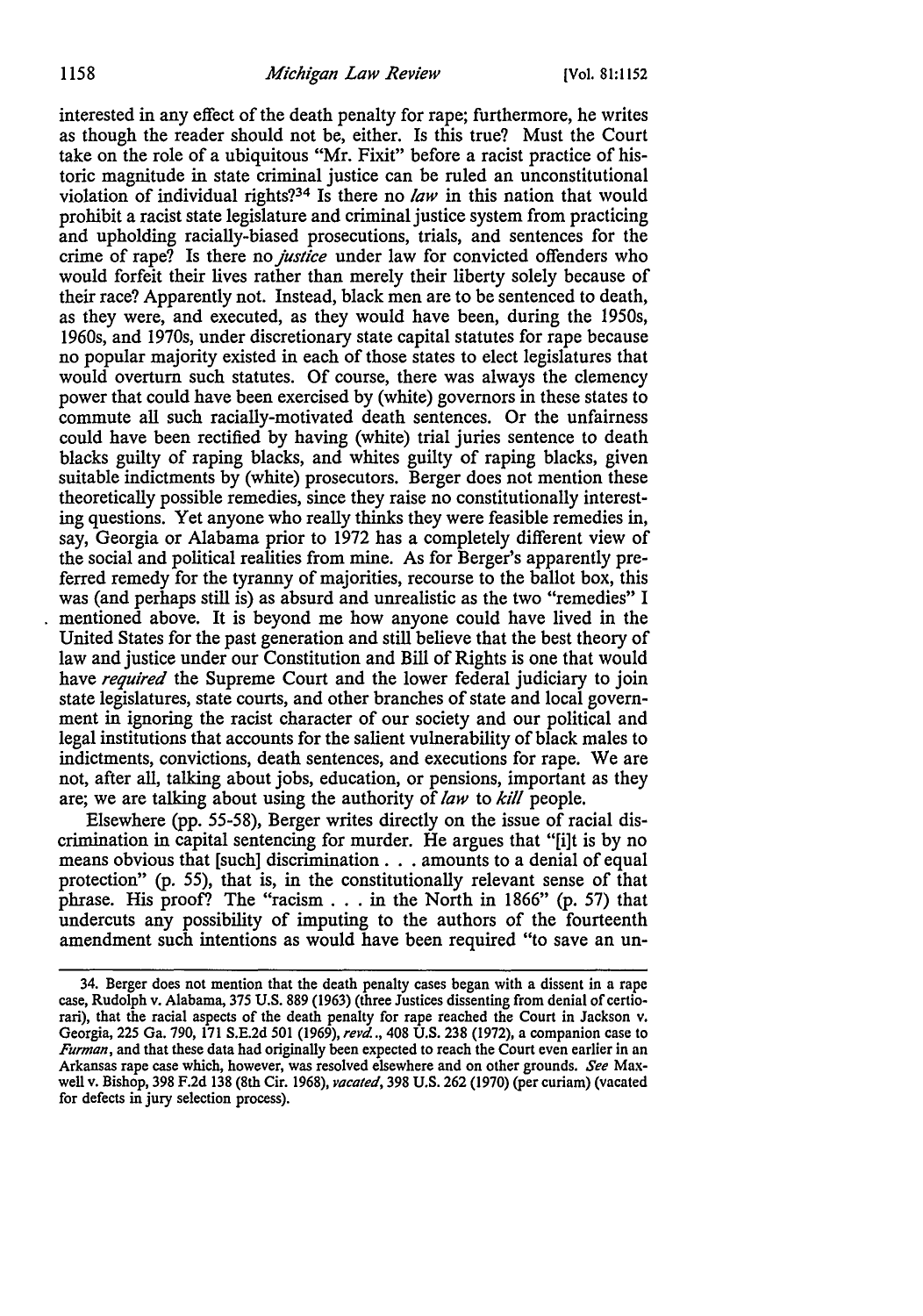doubtedly guilty black murderer from the death penalty because a jury had sentenced a white to life imprisonment  $\ldots$  " (p. 57). End of discussion, except for this coda: "[W]ere the issue [to be] submitted to the people, they would not, I hazard, abandon the penalty because a black murderer, found guilty beyond a reasonable doubt after a fair trial, is sentenced to death, whereas from time to time a white murderer is not" (p. 58). Is this supposed to be testimony to the fair-mindedness of "the people," rather than the indictment it appears to be? On the contrary, I would "hazard" that black "people," were the issue put to them, would readily repudiate the death penalty under his hypothesized circumstances. The evidence is steady and of long standing that black Americans do not favor capital punishment.35 As to those "fair" trials to which Berger alludes, he is skating on thin ice in his own pond. Even on the basis of my own first-hand experiences, admittedly very slender, I would find it impossible to use such words with the glibness that he does.36 The evidence of empirical research, as I read it, favors my scepticism, not his complacency.37

The main issue, of course, is not what the evidence shows about current public attitudes toward the death penalty or whether capital trials, at long last, are fair enough (even if these issues ought to be of more concern to Berger than they are). The main issue is whether absence of evidence for imputation of (or evidence of the absence of) a certain intention in the "Framers and Ratifiers" to apply the provisions of "cruel and unusual punishments" and other key phrases in the Bill of Rights is *conclusive* for later judicial interpretation of these phrases. Berger is convinced it is. We turn now to this central theme in his argument.

#### III

Let us begin by looking at how Berger understands the single most famous comment squarely in point on "the original understanding" by the Framers and Ratifiers of what they meant by the "cruel and unusual punishments" clause. I refer to the oft-quoted remarks by William L. Smith and Samuel Livermore from the debates in the First Congress, in which Smith objected to the clause as "too indefinite" and Livermore complained "[I]t is sometimes necessary to hang a man, villains often deserve whipping, and perhaps having their ears cut off; but are we, in future to be prevented from inflicting these punishments because they are cruel?"38 (pp. 45-46). According to the record, these remarks were greeted with silence. Yet Livermore's utterance strikes me as effective public notice for those who favored adoption of the clause that "in future" someone (the Supreme

38. 1 ANNALS OF CONG. 782-83 (1789), *cited in* Granucci, *supra* note 13, at 842.

<sup>35.</sup> Results from several different surveys on this issue are reported in Vidmar & Ellsworth, *Public Opinion and the Death Penalty,* 26 STAN. L. REV. 1245 (1974).

<sup>36.</sup> *See Witness to a Persecution: The Death Penalty and the Dawson Five,* 8 BLACK L.J. - (forthcoming 1983). *See also* Mullin, *The Jury System in Death Penalty Cases: A Symbolic Gesture,* 43 LAW & CONTEMP. PROBS. 137 (1980).

<sup>37.</sup> *See* Bowers & Pierce, *Arbitrariness and Discrimination Under Post-Furman Capital Statutes,* 26 CRIME & DELINQ. 563 (1980); Zeise!, *Race Bias in the Administration of the Death Penalty: The Florida Experience,* 95 HARV. L. REV. 456 (1981); RADELET, RACE AND PROSECUTORIAL DISCRETION IN HOMICIDE CASES (forthcoming).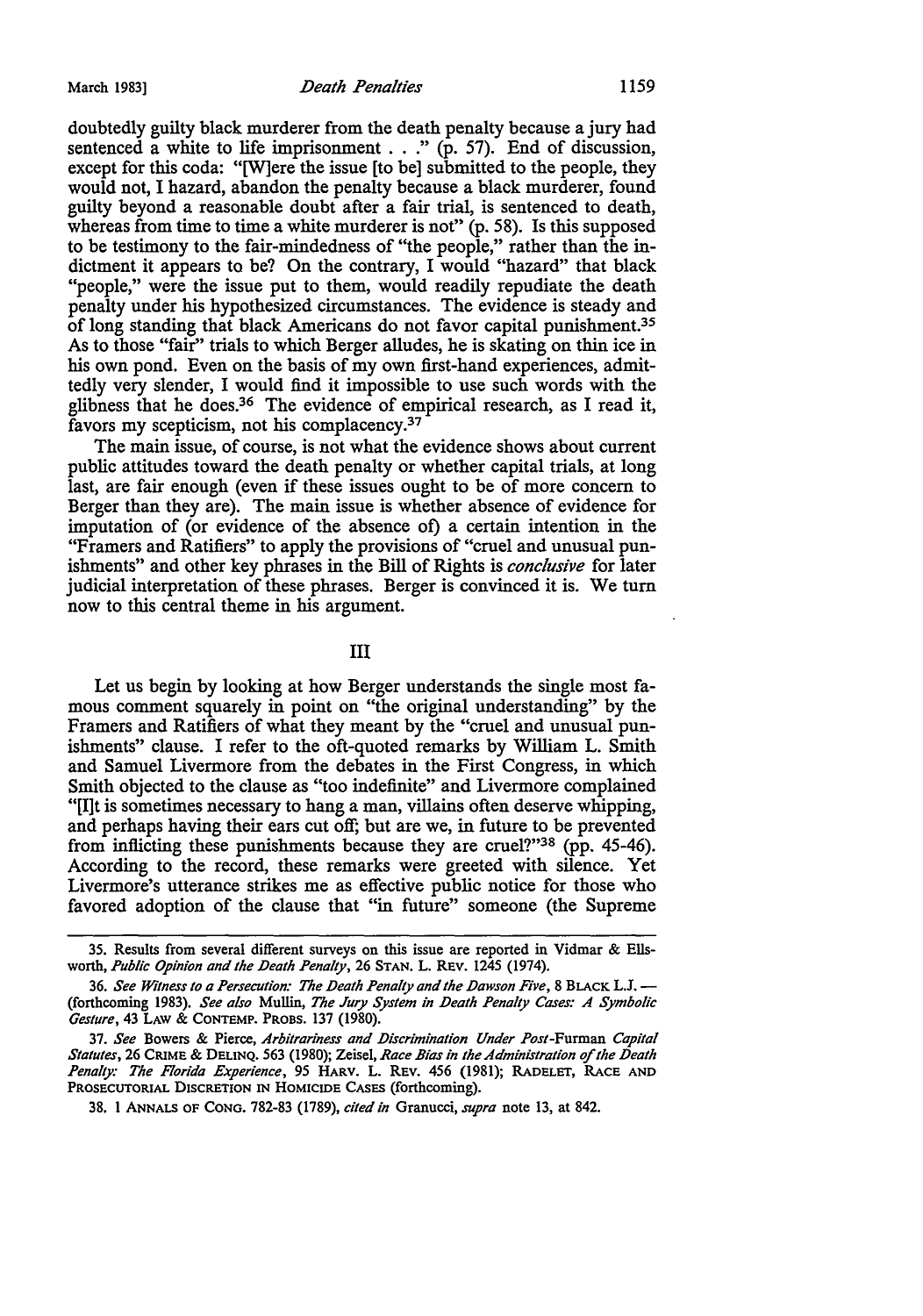Court? an informed public?) might conclude that corporal or capital punishments as such are "cruel and unusual" in the very sense of those terms then under debate. A more ambitious reading would suggest that Livermore's sensible comments also indicated that it should suffice to defeat an attack on a punishment as unconstitutionally "cruel and unusual" by showing that it was, as he said, a "necessary" punishment.

Berger offers exactly three relevant observations on these comments and the light they shed on the meaning of this clause. First, he characterizes the entire legislative history antecedent to the adoption of the clause, including the Smith-Livermore remarks, as "equivocal" (p. 47). This is a curious phrase in context, for the quoted remarks from Smith and Livermore are not in themselves "equivocal" at all, and supposedly there is little else in the record to be "equivocal." Second, he declares that the remarks of Smith and Livermore lack "any weight" because they came from persons who voted in opposition to adopting the clause, and "established canons" require us to discount entirely the views of opponents to a measure in any effort to divine what its proponents meant by it (p. 45). This "canon" is sensible enough, but its use here is a bit ham-handed, since to ignore the Smith-Livermore remarks is to ignore *everything* that was said in Congressional debate and thereby obscure the point above about public notice.

Third, and by far the most important, he insists that incorporation elsewhere in the Bill of Rights of references to penalties of death<sup>39</sup> and the enactment in 1790 of federal capital statutes<sup>40</sup> shows conclusively that the Founders "contemplated" the death penalty, acted on "the premise that one may be deprived of life," and believed that Congress had "the right to impose death penalties" (p. 46). No doubt all this is true, as far as it goes. But how far *does* it go?

Berger, as we have seen, thinks that the way to find out what "cruel and unusual punishments" means in the Constitution today is to establish what it must have meant to those who used the phrase when they first enshrined it there. Not only that, he holds that "cruel and unusual punishments" has a "fixed, known meaning and [is] therefore unalterable" (p. 100). Very well, but Berger seems not to realize that *he* nowhere states what that "known, unalterable" meaning is. Neither does he inspire any confidence in his ability to state it. Instead, he generally writes as if he thinks this phrase *means* a small number of particular and narrowly defined modes of punishment to which, historically, the phrase unquestionably did *refer,* viz., to such modes of carrying out the death penalty as "crucifixion or boiling in oil" (p. 41).41 These punishments, as Berger notes, were undoubtedly cruel and unusual in any ordinary and legal-constitutional sense of these terms, even during the eighteenth century in England and America.42 But to say

42. One curious consequence of Berger's argument can be illustrated with the example of death by disembowelment. He insists that this could not have been prohibited in England

<sup>39. &</sup>quot;No person shall be held to answer for a capital ... crime, unless on a presentment or indictment . . . nor shall any person . . . be twice put in jeopardy of life . . . nor . . • be deprived of life . . . without due process of law. . . . " U.S. CONST. Amend. V.

<sup>40.</sup> *See* Act of Apr. 30, 1790, Ch. 9, § 14, I Stat. 112, 115 (1790).

<sup>41.</sup> Berger seems not to realize that he fails to give even a very ample list of the punishments understood in the eighteenth century to be "cruel and unusual." Nor does he tell us what would be required to draw up such a list.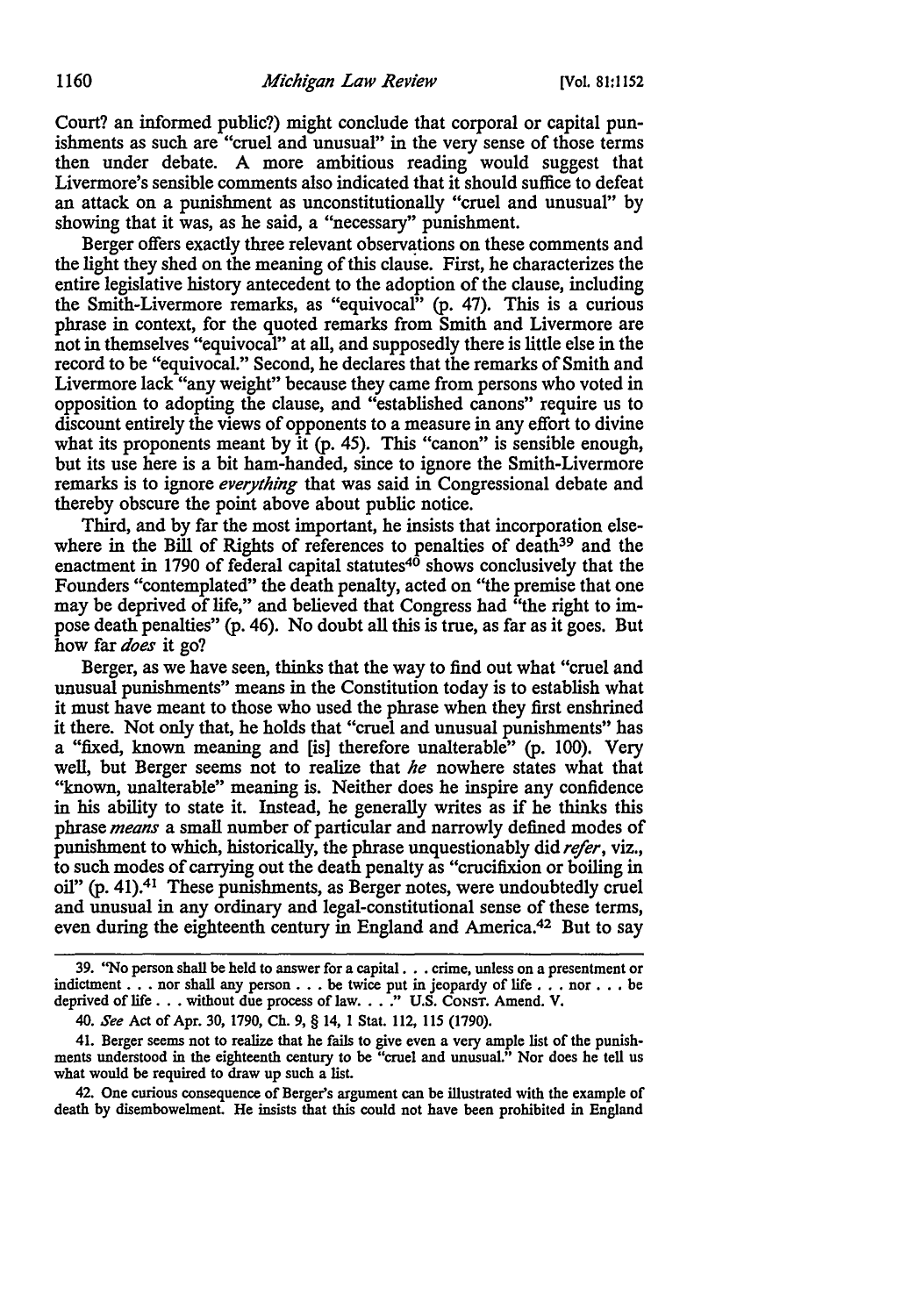this is not yet to state what "cruel and unusual punishments" *means.* 

First of all, no general term, in or out of the Constitution, in 1789 or today, ever *means* the things to which it *refers.* For a century at least, philosophers have been explaining this lesson to all who will listen and think.<sup>43</sup> *A fortiori,* the constitutional phrase "cruel and unusual punishments" does not mean those particular punishments (whatever they all were) to which it was initially used to *refer* - or, for that matter, those to which you or I might use it to refer today. What the term does mean, to be sure, is related to certain (authentic or putative) properties of the class of things to which it refers. What are those properties? More precisely, what were they in 1789? Until we know this clearly and indisputably, we cannot claim to know what the term *means.* Berger may think he has told us what these properties are when he speaks of the prohibited punishments, using the language of the eighteenth century, as "barbarous" (p. 44) or "barbarous, torturous" (p. 131). This is an error. Either these terms are no better than synonyms for the clause itself, in which case we have made no helpful advance, or they do not really allude to the properties of the prohibited punishments because they serve primarily to express horror and disapprobation of punishments deemed to be "cruel and unusual." Berger also argues at some length in order to discard a plausible and helpful idea, *viz.* , that whatever else "cruel and unusual punishments" are, they are "disproportional" punishments (pp. 32-35, 114-15). His objection is that there is no warrant for supposing that disproportionality was a concept implicit in the original understanding of any punishments judged to be "cruel and unusual" (p. 115). And that is all he really has to say about what the term, "cruel and unusual punishments," means. Thus he has not stated what this clause meant to those who

during the eighteenth century as a "cruel and unusual punishment," as that phrase was understood in the English Bill of Rights of 1689, since Parliament did not see fit to abolish this mode of inflicting the death penalty until 1814. P. 41. Berger does not even mention the possibility that between 1689 and 1814, Parliament had embraced a tacit contradiction, or that Parliament presumably thought such a contradiction could be avoided by implicit appeal to the "necessity" or "proportionality" of what Berger (speaking only for himself? admits is a "horrible" punishment. P. 41. Now, suppose, *horribile diclu,* that Congress in 1800 had enacted a federal death penalty of disembowelment for the crime of treason. Would that have been consistent with the eighth amendment so recently adopted? One would think not, given the cruelty of such a punishment as well as the lack of precedent (hence its "unusualness") in American law. But Berger claims otherwise: In regard to *any* criminal penalty that was or might have been enacted by statute in the United States, he says, "If it did not violate the 1689 clause, it did not violate the eighth amendment." P. 40 n.52.

43. The classic source is the 1892 essay by Frege, *On Sense and Reference,* in TRANSLA-TION FROM THE PHILOSOPHICAL WRITINGS OF GOTTLOB FREGE 56-78 (Geach & Black eds. 1952). As a general argument for distinguishing meaning (Frege's *Sinn,* or sense) from reference, consider this: "trilateral closed plane figure" and "triangular closed plane figure" have the same reference, viz., the same class of geometrical entities; but the meaning of these terms is not the same. Likewise, "square circle" and "triangular tetrahedron" are terms with the same reference, viz., the null class, but they obviously do not mean the same thing. An elementary and representative recent discussion of these matters may be found in M. BLACK, THE LABYRINTH OF LANGUAGE 150-68 (1968). Frege's platonistic theory of meanings as abstract entities is not by any means required by Berger's historicist theory of constitutional interpretation, but it is one way to understand his semantic assumptions and to place them within a recognizable and traditional theory. Such platonism is not, however, the sole or even the dominant contemporary outlook; for a representative strong anti-platonistic view, see L. COHEN, THE DIVERSITY OF MEANING 1-23 (1962).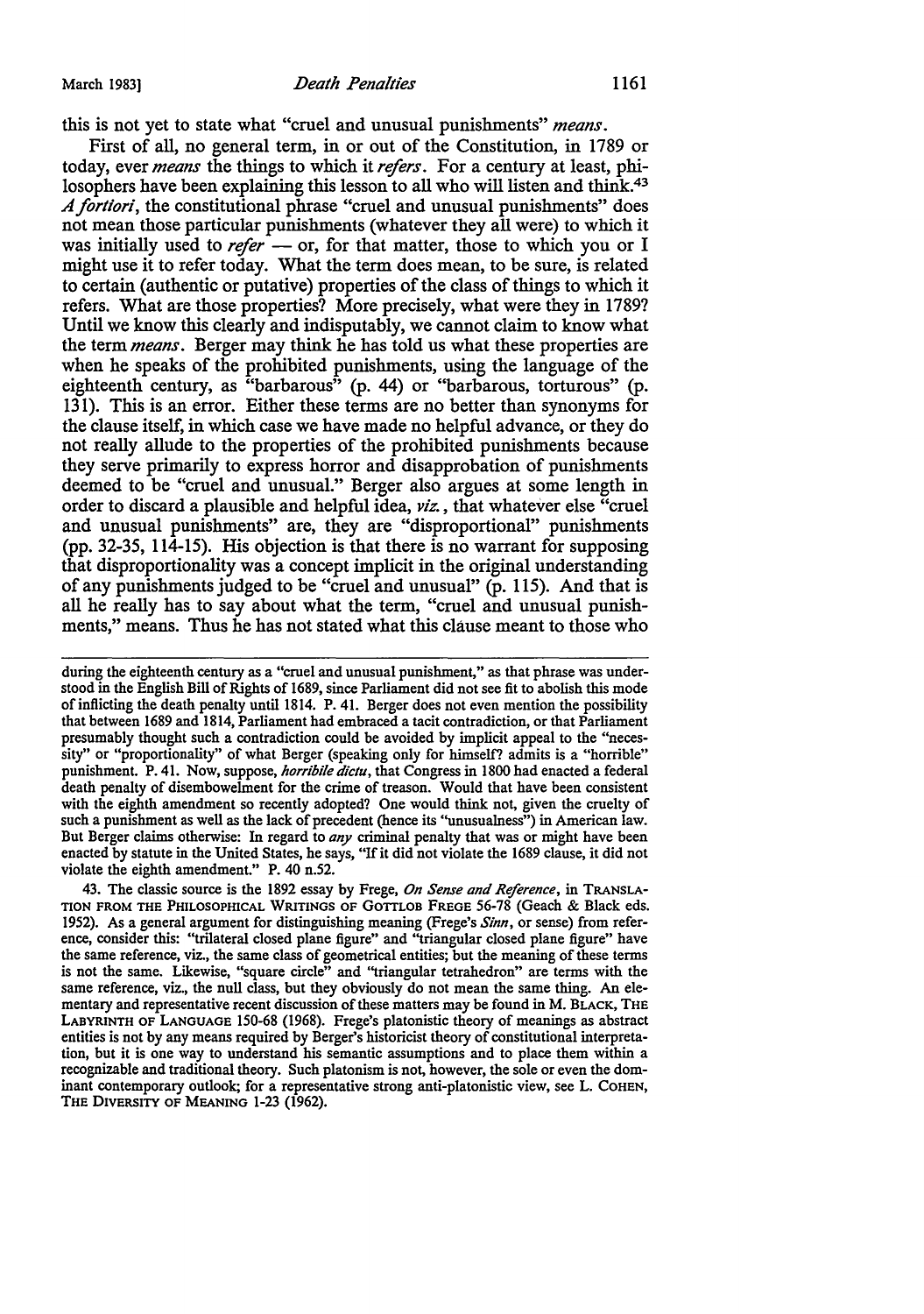used it in 1789, and, therefore, according to his own principles, has not stated what it means to us today.

Second, in keeping with the fact that "cruel and unusual punishments" is a general term, not a proper name or an abbreviation for a handful of definite descriptions of specific punishments, neither Berger nor anyone else can cash it in favor of an exhaustive list of all and only those punishments that in 1789 were judged by the Framers to. meet this description. The "Framers and Ratifiers" chose to formulate their prohibition in general and *(pace* Smith) "indefinite" terms, and they must be presumed to have intended the semantic consequences of this act.

Now we get to the really central question: Could capital punishment, or any other mode of punishment, undeniably not deemed among the "cruel and unusual punishments" by those who deliberately chose this phrase to express what they wished to prohibit, nevertheless at a later time in history be included within the reference of that phrase *because* of the very meaning, "the original understanding," of that phrase? Berger seems to think this is simply inconceivable, or at least, inconceivable given that a *written*  Constitution is being interpreted. To put it in another way, he writes as if a prohibition against the death penalty, general or specific, is not permitted by the *intension* (meaning or sense) of "cruel and unusual punishments" because such a prohibition it was demonstrably not part of the original *intention* of the "Framers and Ratifiers." But this is another error. To help see this issue in a neutral light, consider a very different example. Prior to the discovery of Australia, no European had seen a black swan; hence "swan" was used always and only to refer to a certain class of white water fowl. The intention of anyone using "swan" was unquestionably to refer to fowl of such color only. Then black swans were sighted. Clearly, the *reference* of the term, "swan," no longer remained the same, for the class of things now to be regarded as swans included both black and white fowl. But must the *meaning* of the term have changed also? Far from it. So long as ornithologists were prepared to treat the property of color as incidental (as they obviously did) so they could retain other, structural properties as essential, they widened the original reference class without changing the term's meaning. Thus, even if in 1750, when every Englishman used the term "swan" *intending* to refer only to white fowl, and even if anyone had been asked he would no doubt have denied that anything so called could be other than white, nevertheless a century later this very same term, thanks to its *intension,* is understood (and properly so) to refer to black creatures as well as to white. So intention does not determine intension. There is no reason in principle why death penalties as a class today must be any different from black swans in 1850, so long as our constitutional taxonomists seize on the correct, structural properties (whatever they are) even if that requires them to dismiss a hitherto salient property and treat it instead as incidental. No perverse "activism" or opinionated judicial "predelictions" are needed to account for an increase in the reference class for "cruel and unusual punishments," any more than they are part of the story of what has happened to the term "swan" in ornithology texts.

Let us apply this same line of analysis directly to the remarks of Samuel Livermore. The following is the sort of thing that a sensible proponent of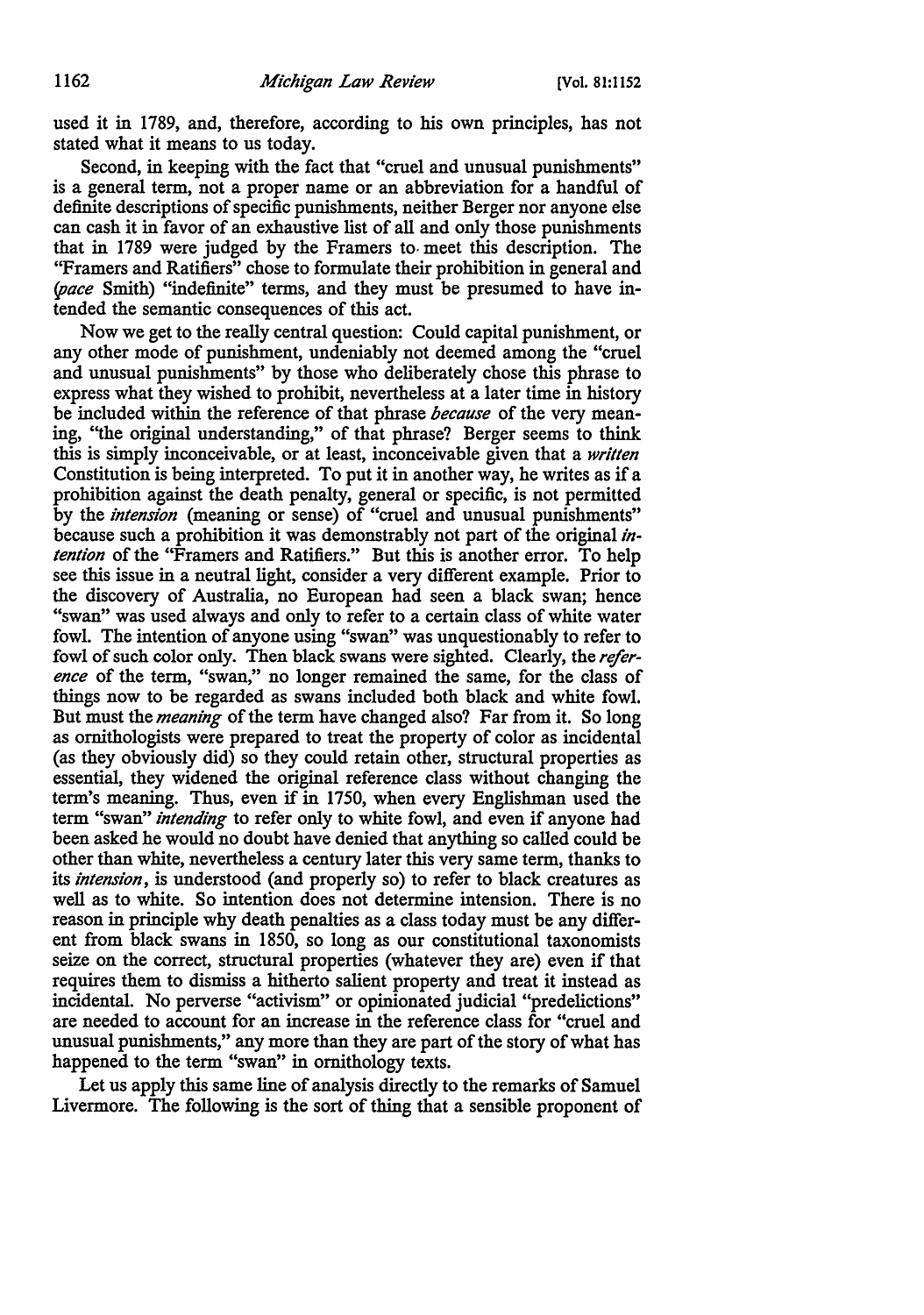the eighth amendment language might have said or thought after being provoked to do so by Livermore's comment and question:

Yet, in some distant future it may well be that the best reading, fully supported by the right sort of reasons, will indeed convince any dispassionate and informed person that the death penalty is a "cruel and unusual punishment," and is therefore to be prohibited by virtue of the constitutional language we now propose. To be sure, we do not use this language today in the belief that it rules out recourse to capital punishment; nor do we adopt this clause with the intention that at some later date it be so interpreted by our successors. But we do choose not to try to prevent such an interpretation, though we could if we were to formulate the prohibition as nothing more than a certain few specific punishments (e.g., boiling in oil). For all we know today, it may in the future show a better understanding of what the death penalty is in itself to prohibit it altogether, rather than to permit, as we do, some modes of its infliction  $(e.g.,)$  hanging for murder). In any case, we do now intend to prohibit punishments that are barbarous and torturous, examples of which abound, and we will use the time-honored language of "cruel and unusual punishments" to characterize, however, indefinitely, what it is about these punishments that we find requires their prohibition. We cannot do better than use these words to express what the common properties are of such punishments in virtue of which they are to be forbidden, even if popular majorities or duly elected legislatures declare otherwise. Nothing in our choice of language today renders it contrary to our intention for our successors to decide that what this language means provides a sufficient reason for them to bar modes of punishment that we, today, find not impermissible under that very language.

What this imaginary response contemplates and Berger completely overlooks is that it need not be the *words* "cruel and unusual punishments" that have changed their *meaning* between 1789 and 1972. It can be, rather, that the *thing* in question, capital punishment, has changed its *nature* . 44 Indeed, as a punitive practice woven into the fabric of modem social and political institutions and attitudes, this is exactly what has happened. For example, it would be impossible today to argue that the death penalty is "necessary," although one certainly could have argued this, as Livermore implied, in 1789. This "necessity" is a crucial fact about the nature of this punishment as a social institution. (As for the race- and class-sensitivity of the death penalty, they may have been traits of long standing although effectively undetectable by the perceptions of an earlier day, despite their visibility to us.) Perhaps it will help to think of it this way. It is as though astronomers, familiar for centuries with a certain celestial object, suddenly

<sup>44.</sup> The doctrine that the death penalty is categorically unconstitutional, adopted by only two current Justices, *see* Furman v. Georgia, 408 U.S. at 305 (Brennan, J., concurring); 408 U.S. at 370 (Marshall, J., concurring), is generally expressed somewhat misleadingly in terms of *"per se* unconstitutionality." Admittedly, this does make it sound as if anyone committed to this doctrine must hold that what makes the death penalty unconstitutional is something about it *in or through itse!f (i.e.,per se),* and thus in isolation from its social context, much as the medievals said of Christian doctrine and the Church that they were *semper et ubique et ab omnibus.* However, the concept of *per se* unconstitutionality need not be understood in this manner. It can be understood to mean only that as customs, institutions, and attitudes currently stand in this (or in a) society, the death penalty for any crime under such conditions is unconstitutional.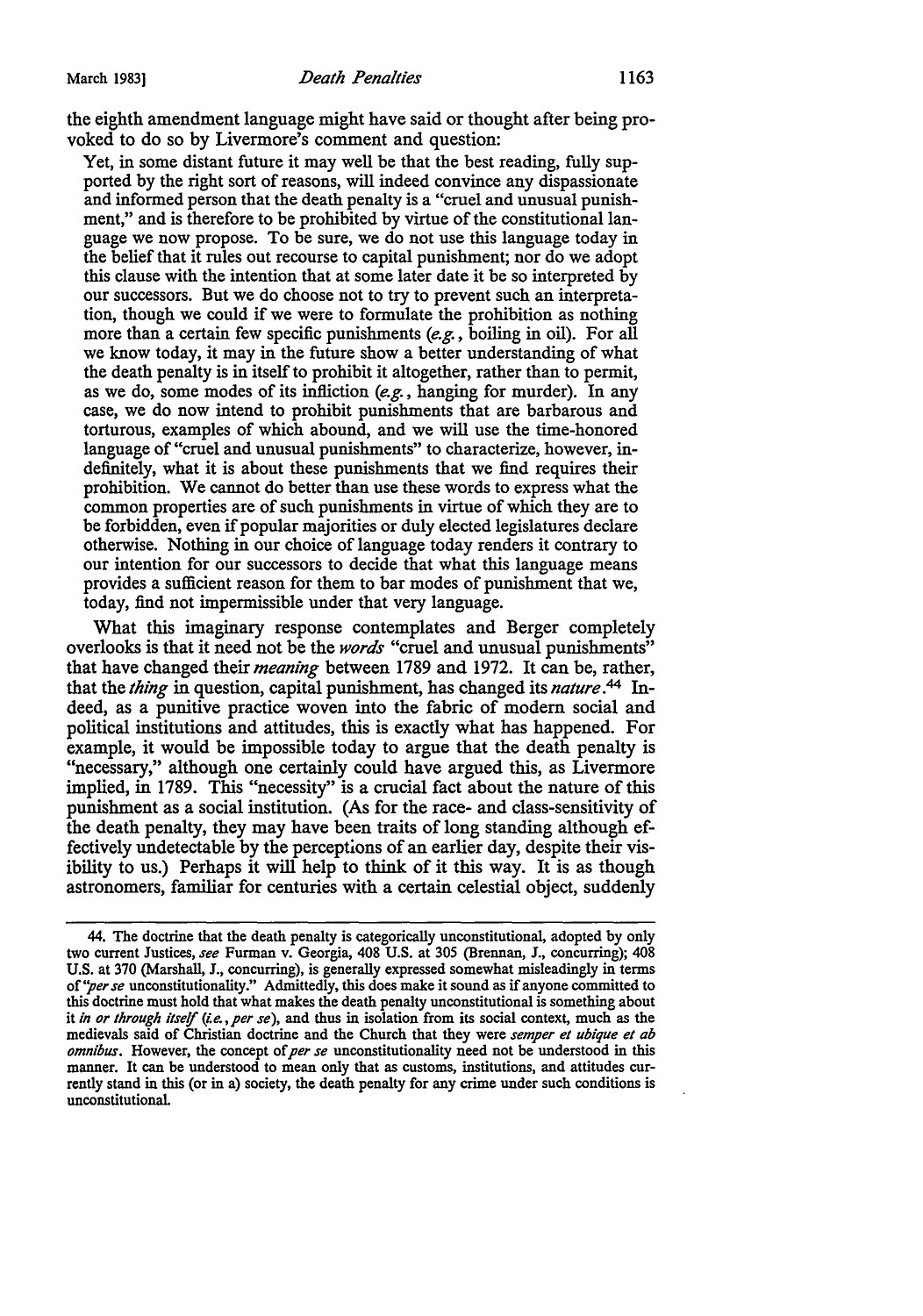and for the first time see its true nature as revealed to them through new techniques of investigation (e.g., Galileo's telescope). The object under scrutiny may not have changed, but astronomers' knowledge of its properties has and so has their account of its nature. The analogy is imperfect, of course, because legal and social practices do not have a nature unaffected by the history and circumstances of those who engage in them, whereas we fancy that the proper objects of astronomical research do. But Berger is one of those who will not look through the telescope.

My argument throughout has *not* been designed to show that the death penalty today *is* a "cruel and unusual punishment," but rather only to try to show how one can correctly reason that it is and not be committed in the course of such reasoning to any distortion or falsification of "the original understanding" or "the intention of the Framers and Ratifiers."

IV

In the course of defending his jurisdictional limitation remedy for what he regards as the unauthorized power of the federal judiciary, Berger pauses to dissociate himself from some of his more obvious political allies (he mentions those who enlist in "the Helms-Falwell causes" (p. 154)). In a later aside, he readily admits that the willingness of state legislatures to require prayer in public schools "grate[s] on [his] sensibilities" (p. 158). Am I alone in finding it curious and unacceptable that an author who can demonstrably wear his heart on his sleeve when he wants to nowhere takes the reader similarly into his confidence to share with him his "predelictions" on the main issue under discussion? Berger, of course, implies throughout his book that since the issue is not the merits of the death penalty, he need not declare his own opinion for or against it. Certainly no one can fault him for evasiveness or reticence on what he *says* "the real issue" is, *viz.* , "nothing less than the right of the people to govern themselves" (p. 8).<sup>45</sup> On this "issue" he makes his own convictions abundantly clear. However, to take this line as a sufficient reason for silence on the issue that gives the title to his book is to misconceive why readers of books care, or should care, about what the Supreme Court and the Constitution say about the death penalty. Nor is it sensible or well-advised for a scholarly writer, in addressing himself to such a controversial contemporary issue of public policy, to keep to himself his own views. Berger, after all, is no mere advocate for a point of view from which no important general policy issues emerge, much less a hireling assigned to a personally distasteful but dutifully performed task. If a scholar has only one client, the truth, then where public policy issues are under discussion that requires a willingness in an author to be candid about his own convictions.

Since Berger has left us free to speculate, let us do so. Perhaps he writes as a closet abolitionist, who finds it his painful duty to unravel what "a small band of dedicated abolitionists, led by a few top flight lawyers" (pp.  $4-5$ <sup>46</sup> has woven with the help of "activist" majorities on the Court. Possi-

<sup>45.</sup> *See* p. 128: "At issue is not whether a man may be hanged for stealing a loaf of bread, but whether the Court is authorized to take that decision away from the legislature and the people."

<sup>46.</sup> Berger consistently, pp. 4, 6, refers to these "lawyers" as affiliated with the "NAACP";